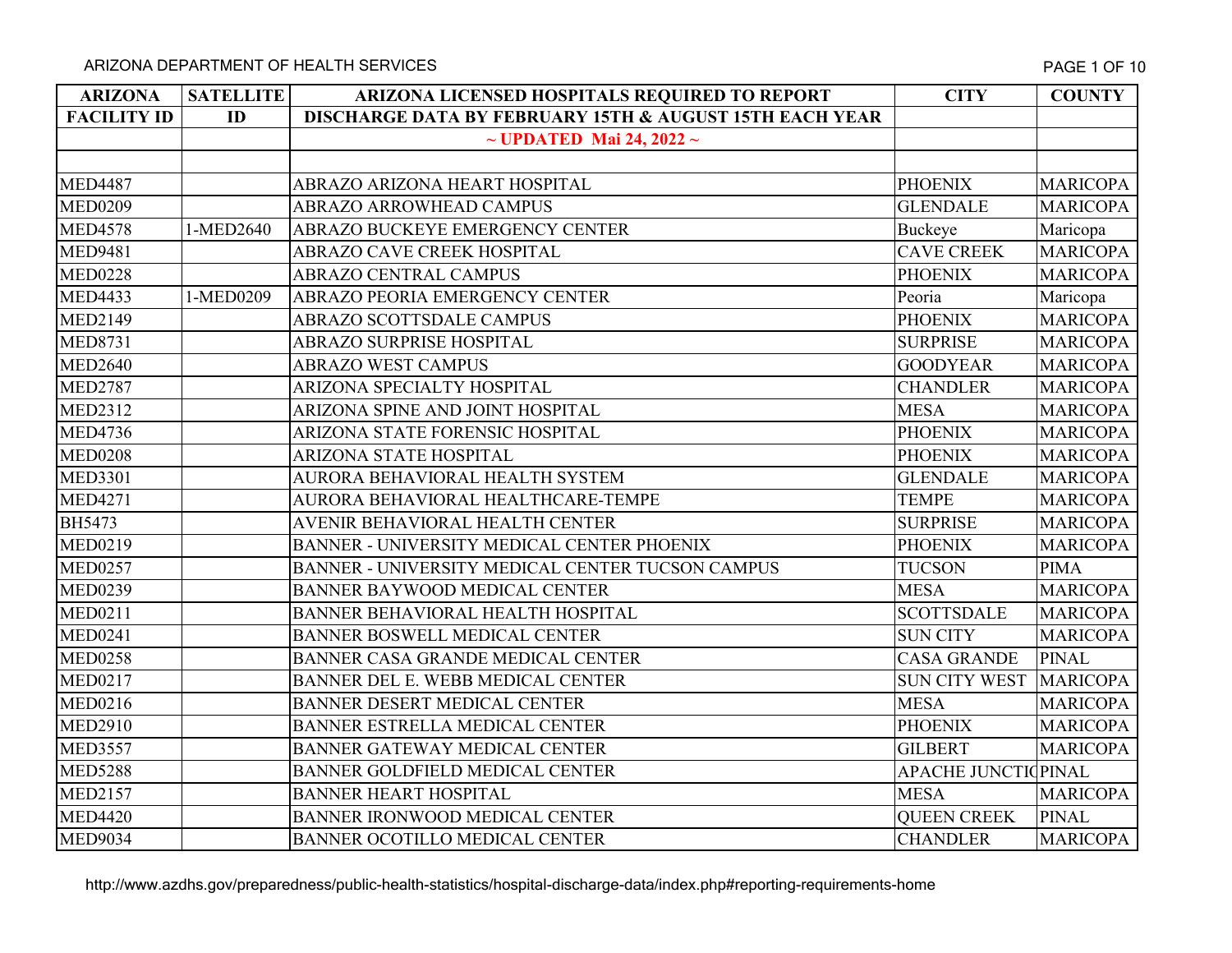| <b>ARIZONA</b>     | <b>SATELLITE</b> | ARIZONA LICENSED HOSPITALS REQUIRED TO REPORT                             | <b>CITY</b>         | <b>COUNTY</b>   |
|--------------------|------------------|---------------------------------------------------------------------------|---------------------|-----------------|
| <b>FACILITY ID</b> | ID               | <b>DISCHARGE DATA BY FEBRUARY 15TH &amp; AUGUST 15TH EACH YEAR</b>        |                     |                 |
|                    |                  | $\sim$ UPDATED Mai 24, 2022 $\sim$                                        |                     |                 |
|                    |                  |                                                                           |                     |                 |
| <b>MED0204</b>     |                  | <b>BANNER PAYSON MEDICAL CENTER</b>                                       | <b>PAYSON</b>       | <b>GILA</b>     |
| <b>MED9724</b>     |                  | BANNER REHABILITATION HOSPITAL- EAST                                      | <b>MESA</b>         | <b>MARICOPA</b> |
| <b>MED8847</b>     |                  | BANNER REHABILITATION HOSPITAL- PHOENIX                                   | <b>PHOENIX</b>      | <b>MARICOPA</b> |
| <b>MED8726</b>     |                  | BANNER REHABILITATION HOSPITAL-WEST                                       | <b>PEORIA</b>       | <b>MARICOPA</b> |
| <b>MED0238</b>     |                  | BANNER THUNDERBIRD MEDICAL CENTER                                         | <b>GLENDALE</b>     | <b>MARICOPA</b> |
| <b>MED2863</b>     |                  | BANNER-UNIVERSITY MEDICAL CENTER SOUTH CAMPUS                             | <b>TUCSON</b>       | <b>PIMA</b>     |
| <b>MED0194</b>     |                  | <b>BENSON HOSPITAL</b>                                                    | <b>BENSON</b>       | <b>COCHISE</b>  |
| <b>MED0198</b>     |                  | CANYON VISTA MEDICAL CENTER                                               | <b>SIERRA VISTA</b> | <b>COCHISE</b>  |
| <b>MED8492</b>     |                  | CARONDELET MARANA HOSPITAL                                                | <b>TUCSON</b>       | <b>PIMA</b>     |
| <b>MED2124</b>     |                  | CHANDLER REGIONAL MEDICAL CENTER                                          | <b>CHANDLER</b>     | <b>MARICOPA</b> |
| <b>MED4019</b>     |                  | CHANGEPOINT PSYCHIATRIC HOSPITAL                                          | <b>LAKESIDE</b>     | <b>NAVAJO</b>   |
| <b>MED0205</b>     |                  | COBRE VALLEY REGIONAL MEDICAL CENTER                                      | <b>GLOBE</b>        | <b>GILA</b>     |
| <b>MED3242</b>     |                  | COPPER QUEEN COMMUNITY HOSPITAL                                           | <b>BISBEE</b>       | <b>COCHISE</b>  |
| <b>MED6578</b>     |                  | COPPER SPRINGS HOSPITAL, LLC                                              | <b>AVONDALE</b>     | <b>MARICOPA</b> |
| <b>MED1864</b>     |                  | CORE INSTITUTE SPECIALTY HOSPITAL, THE                                    | <b>PHOENIX</b>      | <b>MARICOPA</b> |
| <b>MED6462</b>     |                  | CORNERSTONE BEHAVIORAL HEALTH EL DORADO                                   | <b>TUCSON</b>       | <b>PIMA</b>     |
| <b>MED1397</b>     |                  | CORNERSTONE SPECIALTY HOSPITALS TUCSON                                    | <b>TUCSON</b>       | <b>PIMA</b>     |
| <b>MED7892</b>     |                  | DESTINY SPRINGS HEALTHCARE                                                | <b>SURPRISE</b>     | <b>MARICOPA</b> |
| <b>MED5829</b>     |                  | DIGNITY HEALTH - ARIZONA GENERAL HOSPITAL                                 | <b>LAVEEN</b>       | <b>MARICOPA</b> |
| <b>MED6844</b>     | 1-MED5829        | DIGNITY HEALTH - AZ GENERAL HOSPITAL EMERGENCY (Glendale/CamelbadGlendale |                     | Maricopa        |
| <b>MED6158</b>     | 2-MED5829        | DIGNITY HEALTH - AZ GENERAL HOSPITAL EMERGENCY (Glendale)                 | Glendale            | Maricopa        |
| <b>MED6606</b>     | 3-MED5829        | DIGNITY HEALTH - AZ GENERAL HOSPITAL ED - (Surprise)                      | Surprise            | Maricopa        |
| <b>MED6538</b>     | 4-MED5829        | DIGNITY HEALTH - AZ GENERAL HOSPITAL ED - (Goodyear)                      | Goodyear            | Maricopa        |
| <b>MED6953</b>     |                  | DIGNITY HEALTH ARIZONA GENERAL HOSPITAL- EAST MESA                        | <b>MESA</b>         | <b>MARICOPA</b> |
| <b>MED7983</b>     | 1-MED6953        | DIGNITY HEALTH - AZ GENERAL HOSPITAL ED - San Tan (OPENED 3/28/19)        | San Tan Valley      | Pinal           |
| <b>MED7984</b>     | 2-MED6953        | DIGNITY HEALTH - AZ GENERAL HOSPITAL ED - Tempe Rural Rd. (OPENED 3 Tempe |                     | Maricopa        |
| <b>MED6089</b>     | 3-MED6953        | DIGNITY HEALTH - AZ GENERAL HOSPITAL EMERGENCY (Chandler/German Chandler  |                     | Maricopa        |
| <b>MED6159</b>     | 4-MED6953        | DIGNITY HEALTH - AZ GENERAL HOSPITAL EMERGENCY (Gilbert)                  | Gilbert             | Maricopa        |
| <b>MED6272</b>     | 5-MED6953        | DIGNITY HEALTH - AZ GENERAL HOSPITAL EMERGENCY (Chandler/Ray Rd. Chandler |                     | Maricopa        |
| <b>MED6304</b>     | 6-MED6953        | DIGNITY HEALTH - AZ GENERAL HOSPITAL ED - (Mesa)                          | Mesa                | Maricopa        |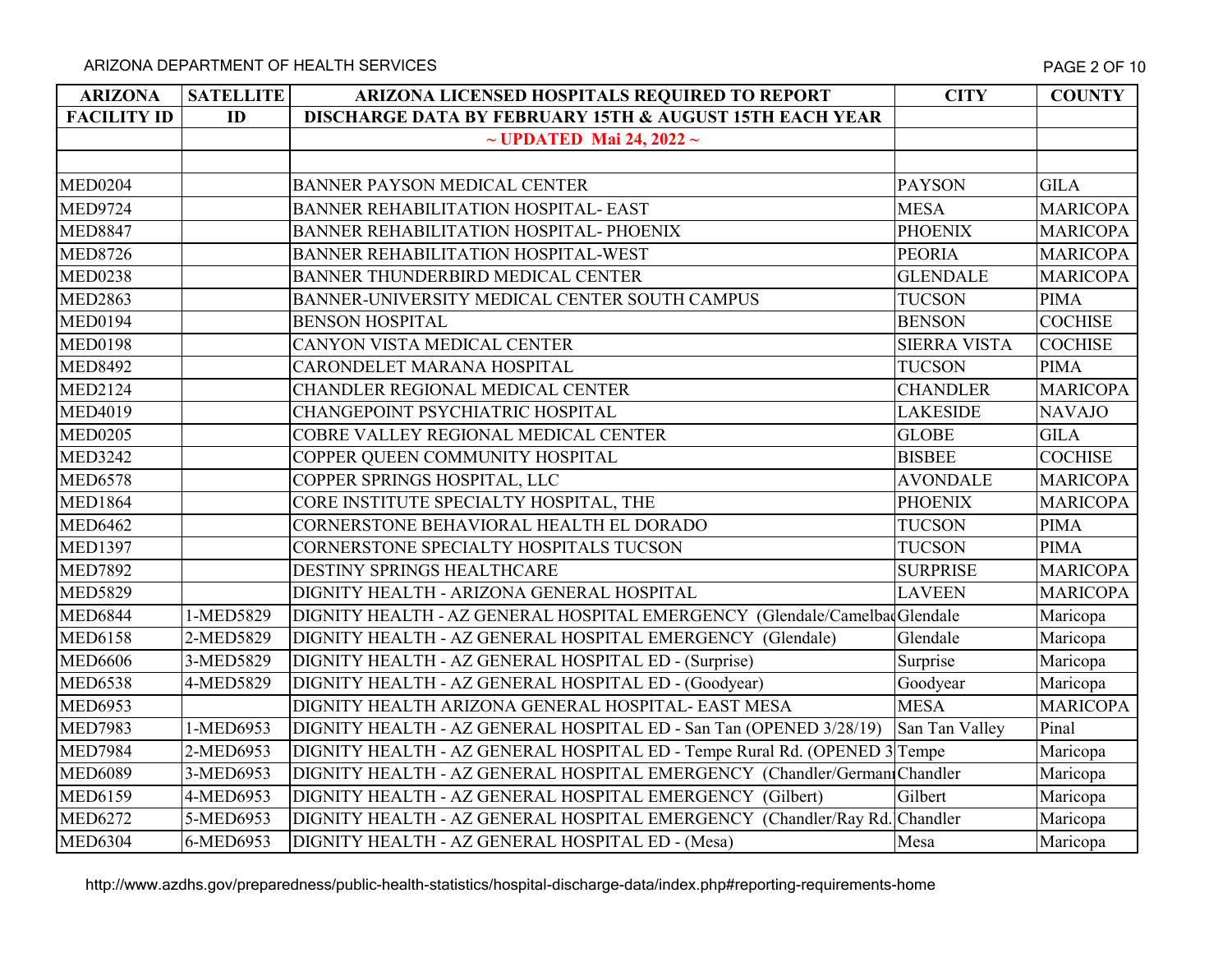ARIZONA DEPARTMENT OF HEALTH SERVICES AND THE SERVICES AND THE SERVICE SUPPORTED THE SERVICE SOF 10

| <b>ARIZONA</b>     | <b>SATELLITE</b> | ARIZONA LICENSED HOSPITALS REQUIRED TO REPORT                      | <b>CITY</b>          | <b>COUNTY</b>    |
|--------------------|------------------|--------------------------------------------------------------------|----------------------|------------------|
| <b>FACILITY ID</b> | ID               | <b>DISCHARGE DATA BY FEBRUARY 15TH &amp; AUGUST 15TH EACH YEAR</b> |                      |                  |
|                    |                  | $\sim$ UPDATED Mai 24, 2022 $\sim$                                 |                      |                  |
|                    |                  |                                                                    |                      |                  |
| <b>MED6475</b>     | 7-MED6953        | DIGNITY HEALTH - AZ GENERAL HOSPITAL ED - (Phx Ahwatukee)          | Phoenix              | Maricopa         |
| <b>MED6644</b>     | 8-MED6953        | DIGNITY HEALTH - AZ GENERAL HOSPITAL ED - (Mesa/Gilbert Rd.)       | Mesa                 | Maricopa         |
| <b>MED6729</b>     |                  | DIGNITY HEALTH EAST VALLEY REHABILITATION HOSPITAL                 | <b>CHANDLER</b>      | <b>MARICOPA</b>  |
| <b>MED9679</b>     |                  | EAST VALLEY ER & HOSPITAL                                          | <b>GILBERT</b>       | <b>MARICOPA</b>  |
| <b>MED0225</b>     |                  | ENCOMPASS HEALTH REHAB HOSPITAL OF SCOTTSDALE                      | <b>SCOTTSDALE</b>    | <b>MARICOPA</b>  |
| <b>MED4071</b>     |                  | ENCOMPASS HEALTH REHABILITATION HOSPITAL OF EAST V                 | <b>MESA</b>          | <b>MARICOPA</b>  |
| <b>MED0454</b>     |                  | ENCOMPASS HEALTH REHABILITATION HOSPITAL OF NORTHW                 | <b>TUCSON</b>        | <b>PIMA</b>      |
| <b>MED0342</b>     |                  | ENCOMPASS HEALTH REHABILITATION INSTITUTE OF TUCSO                 | <b>TUCSON</b>        | <b>PIMA</b>      |
| <b>MED0240</b>     |                  | ENCOMPASS HEALTH VALLEY OF THE SUN REHAB HOSPITAL                  | <b>GLENDALE</b>      | <b>MARICOPA</b>  |
| <b>MED0201</b>     |                  | <b>FLAGSTAFF MEDICAL CENTER</b>                                    | FLAGSTAFF            | <b>COCONINO</b>  |
| <b>MED8039</b>     |                  | <b>FLORENCE HOSPITAL</b>                                           | <b>FLORENCE</b>      | <b>PINAL</b>     |
| <b>MED5416</b>     |                  | GLOBALREHAB - SCOTTSDALE, LLC                                      | <b>SCOTTSDALE</b>    | <b>MARICOPA</b>  |
| <b>MED2568</b>     |                  | GREENBAUM SPECIALTY SURGICAL HOSPITAL                              | <b>SCOTTSDALE</b>    | <b>MARICOPA</b>  |
| <b>MED0244</b>     |                  | HAVASU REGIONAL MEDICAL CENTER                                     | LAKE HAVASU C MOHAVE |                  |
| <b>MED2205</b>     |                  | HAVEN BEHAVIORAL HOSPITAL OF PHOENIX                               | <b>PHOENIX</b>       | <b>MARICOPA</b>  |
| <b>MED3310</b>     |                  | <b>HOLY CROSS HOSPITAL</b>                                         | <b>NOGALES</b>       | <b>SANTA CRU</b> |
| <b>MED0230</b>     |                  | HONORHEALTH DEER VALLEY MEDICAL CENTER                             | <b>PHOENIX</b>       | <b>MARICOPA</b>  |
| <b>MED0222</b>     |                  | HONORHEALTH JOHN C. LINCOLN MEDICAL CENTER                         | <b>PHOENIX</b>       | <b>MARICOPA</b>  |
| <b>MED0235</b>     |                  | HONORHEALTH SCOTTSDALE OSBORN MEDICAL CENTER                       | <b>SCOTTSDALE</b>    | <b>MARICOPA</b>  |
| <b>MED0236</b>     |                  | HONORHEALTH SCOTTSDALE SHEA MEDICAL CENTER                         | <b>SCOTTSDALE</b>    | <b>MARICOPA</b>  |
| <b>MED3513</b>     |                  | HONORHEALTH SCOTTSDALE THOMPSON PEAK MED CTR                       | <b>SCOTTSDALE</b>    | <b>MARICOPA</b>  |
| <b>MED8991</b>     |                  | HONORHEALTH SONORAN CROSSING MEDICAL CENTER                        | <b>PHOENIX</b>       | <b>MARICOPA</b>  |
| <b>MED5161</b>     |                  | KINGMAN REGIONAL MED CTR-HUALAPAI MOUNTAIN CAMPUS                  | <b>KINGMAN</b>       | <b>MOHAVE</b>    |
| <b>MED0245</b>     |                  | KINGMAN REGIONAL MEDICAL CENTER                                    | <b>KINGMAN</b>       | <b>MOHAVE</b>    |
| <b>MED3279</b>     |                  | KPC PROMISE HOSPITAL OF PHOENIX, LLC                               | <b>MESA</b>          | <b>MARICOPA</b>  |
| <b>MED0207</b>     |                  | LA PAZ REGIONAL HOSPITAL                                           | <b>PARKER</b>        | <b>LA PAZ</b>    |
| <b>MED0247</b>     |                  | LITTLE COLORADO MEDICAL CENTER                                     | <b>WINSLOW</b>       | <b>NAVAJO</b>    |
| <b>MED9676</b>     |                  | MARICOPA COMMUNITY HOSPITAL                                        | <b>MARICOPA</b>      | <b>PINAL</b>     |
| <b>MED1574</b>     |                  | MAYO CLINIC HOSPITAL                                               | <b>PHOENIX</b>       | <b>MARICOPA</b>  |
| <b>MED8623</b>     |                  | MEDICAL BEHAVIORAL HOSPITAL OF NORTHERN ARIZONA, L                 | <b>PRESCOTT</b>      | YAVAPAI          |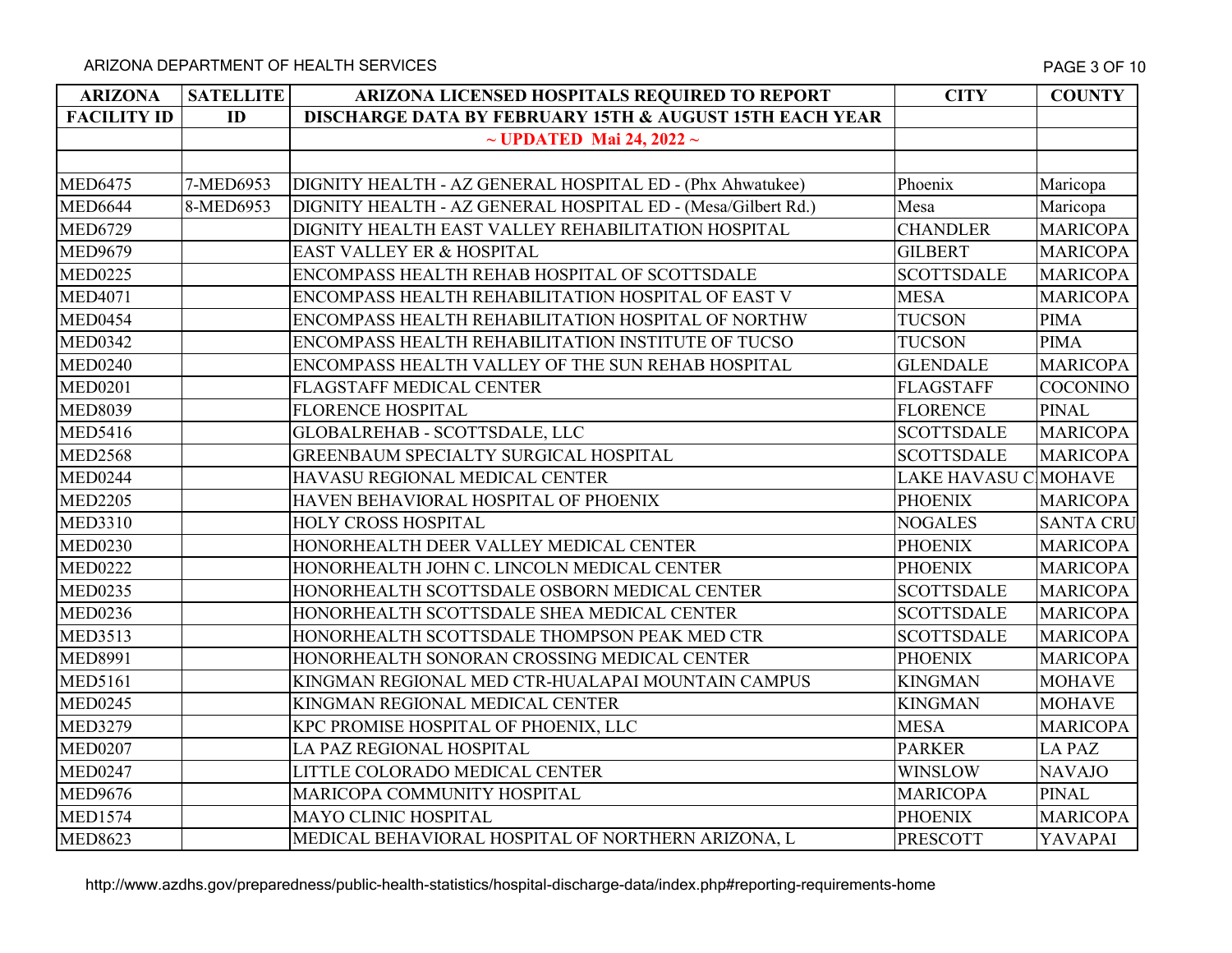| <b>ARIZONA</b>     | <b>SATELLITE</b> | ARIZONA LICENSED HOSPITALS REQUIRED TO REPORT                      | <b>CITY</b>           | <b>COUNTY</b>   |
|--------------------|------------------|--------------------------------------------------------------------|-----------------------|-----------------|
| <b>FACILITY ID</b> | ID               | <b>DISCHARGE DATA BY FEBRUARY 15TH &amp; AUGUST 15TH EACH YEAR</b> |                       |                 |
|                    |                  | $\sim$ UPDATED Mai 24, 2022 $\sim$                                 |                       |                 |
|                    |                  |                                                                    |                       |                 |
| <b>MED3311</b>     |                  | MERCY GILBERT MEDICAL CENTER                                       | <b>GILBERT</b>        | <b>MARICOPA</b> |
| <b>MED3289</b>     |                  | MOUNTAIN VALLEY REGIONAL REHABILITATION HOSPITAL                   | PRESCOTT VALL YAVAPAI |                 |
| <b>MED3488</b>     |                  | MOUNTAIN VISTA MEDICAL CENTER, LP                                  | <b>MESA</b>           | <b>MARICOPA</b> |
| <b>MED0206</b>     |                  | MT. GRAHAM REGIONAL MEDICAL CENTER                                 | <b>SAFFORD</b>        | <b>GRAHAM</b>   |
| <b>MED0196</b>     |                  | NORTHERN COCHISE COMMUNITY HOSPITAL, INC.                          | <b>WILLCOX</b>        | <b>COCHISE</b>  |
| <b>MED7560</b>     | 1-MED2944        | NORTHWEST EMERGENCY CENTER AT MARANA                               | Tucson                | Pima            |
| <b>MED6390</b>     | 1-MED0251        | NORTHWEST EMERGENCY CENTER AT VAIL                                 | Tucson                | Pima            |
| <b>MED0251</b>     |                  | NORTHWEST MEDICAL CENTER                                           | <b>TUCSON</b>         | <b>PIMA</b>     |
| <b>MED8984</b>     |                  | NORTHWEST MEDICAL CENTER SAHUARITA                                 | <b>SAHUARITA</b>      | <b>PIMA</b>     |
| <b>MED9339</b>     |                  | NORTHWEST TRANSITIONS                                              | <b>TUCSON</b>         | <b>PIMA</b>     |
| <b>MED4535</b>     |                  | O.A.S.I.S. HOSPITAL                                                | <b>PHOENIX</b>        | <b>MARICOPA</b> |
| <b>MED5523</b>     |                  | OASIS BEHAVIORAL HEALTH HOSPITAL                                   | <b>CHANDLER</b>       | <b>MARICOPA</b> |
| <b>MED2944</b>     |                  | ORO VALLEY HOSPITAL                                                | <b>ORO VALLEY</b>     | <b>PIMA</b>     |
| <b>MED0203</b>     |                  | PAGE HOSPITAL                                                      | <b>PAGE</b>           | <b>COCONINO</b> |
| <b>MED5527</b>     |                  | PALO VERDE BEHAVIORAL HEALTH                                       | <b>TUCSON</b>         | <b>PIMA</b>     |
| <b>MED6250</b>     |                  | PAM HEALTH REHABILITATION HOSPITAL OF SURPRISE                     | <b>SURPRISE</b>       | <b>MARICOPA</b> |
| <b>MED0340</b>     |                  | PAM HEALTH SPECIALTY HOSPITAL OF SURPRISE                          | <b>SURPRISE</b>       | <b>MARICOPA</b> |
| <b>MED2170</b>     |                  | PHOENIX CHILDREN'S HOSPITAL                                        | <b>PHOENIX</b>        | <b>MARICOPA</b> |
| <b>MED5828</b>     |                  | PHOENIX CHILDREN'S HOSPITAL - MERCY GILBERT MED CT                 | <b>GILBERT</b>        | <b>MARICOPA</b> |
| <b>MED7223</b>     |                  | PHOENIX ER & MEDICAL HOSPITAL                                      | <b>CHANDLER</b>       | <b>MARICOPA</b> |
| <b>MED8828</b>     |                  | PHOENIX MEDICAL PSYCHIATRIC HOSPITAL, LLC                          | <b>PHOENIX</b>        | <b>MARICOPA</b> |
| <b>MED5753</b>     |                  | <b>QUAIL RUN BEHAVIORAL HEALTH</b>                                 | <b>PHOENIX</b>        | <b>MARICOPA</b> |
| <b>MED7587</b>     |                  | REHABILITATION HOSPITAL OF NORTHERN ARIZONA                        | <b>FLAGSTAFF</b>      | <b>COCONINO</b> |
| <b>MED9621</b>     |                  | REUNION REHABILITATION HOSPITAL PHOENIX LLC                        | <b>PHOENIX</b>        | <b>MARICOPA</b> |
| <b>MED0192</b>     |                  | <b>SAGE MEMORIAL HOSPITAL</b>                                      | <b>GANADO</b>         | <b>APACHE</b>   |
| <b>MED6142</b>     |                  | SANTA CRUZ VALLEY REGIONAL HOSPITAL                                | <b>GREEN VALLEY</b>   | <b>PIMA</b>     |
| <b>MED1724</b>     |                  | SELECT SPECIALTY HOSPITAL ARIZONA                                  | <b>PHOENIX</b>        | <b>MARICOPA</b> |
| <b>MED0532</b>     |                  | SELECT SPECIALTY HOSPITAL PHOENIX                                  | <b>PHOENIX</b>        | <b>MARICOPA</b> |
| <b>MED0565</b>     |                  | SELECT SPECIALTY HOSPITAL-TUCSON NORTHWEST                         | <b>TUCSON</b>         | <b>PIMA</b>     |
| <b>MED1840</b>     |                  | SONORA BEHAVIORAL HEALTH HOSPITAL                                  | <b>TUCSON</b>         | <b>PIMA</b>     |